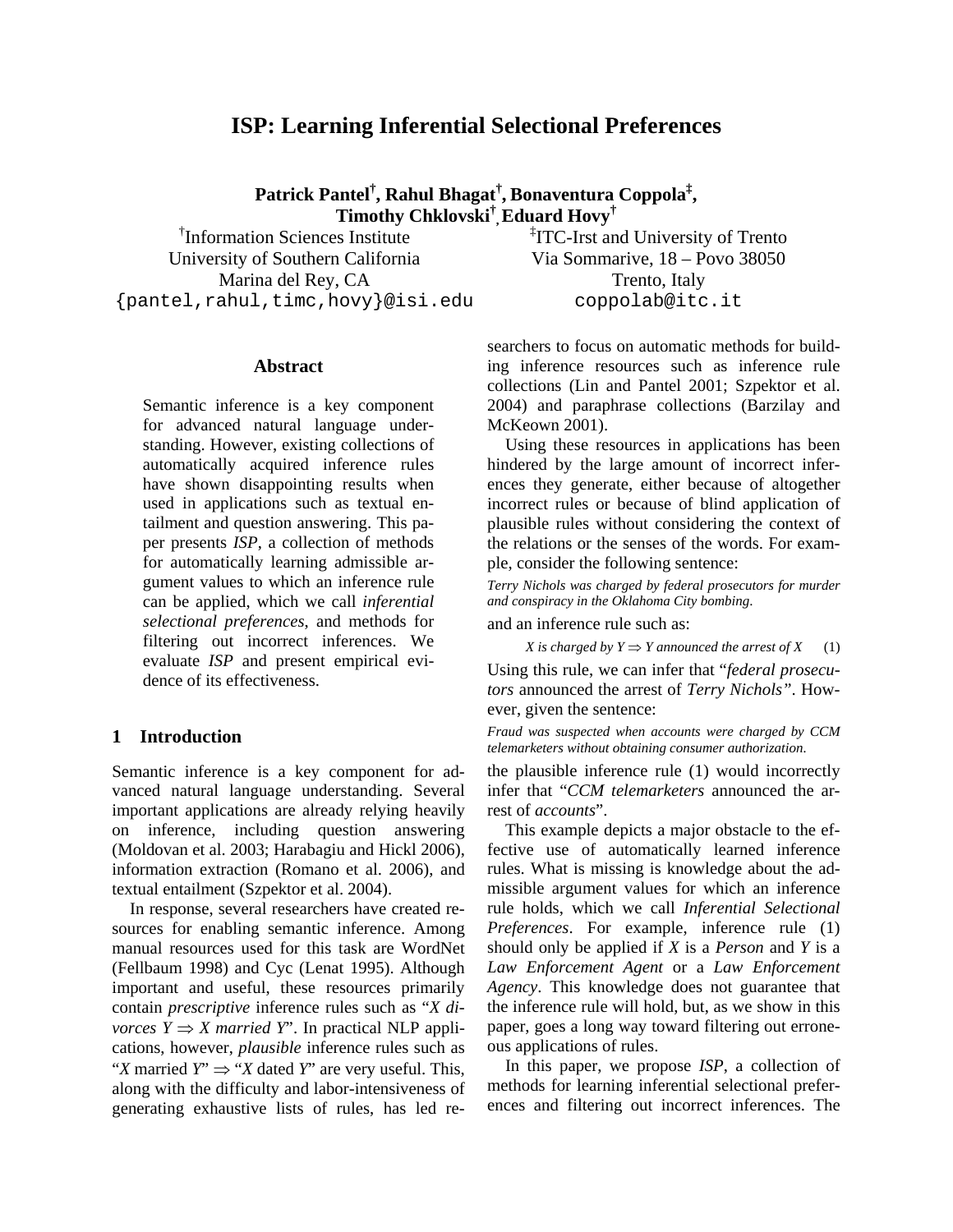presented algorithms apply to any collection of inference rules between binary semantic relations, such as example (1). *ISP* derives inferential selectional preferences by aggregating statistics of inference rule instantiations over a large corpus of text. Within *ISP*, we explore different probabilistic models of selectional preference to accept or reject specific inferences. We present empirical evidence to support the following main contribution:

*Claim: Inferential selectional preferences can be automatically learned and used for effectively filtering out incorrect inferences.*

# **2 Previous Work**

Selectional preference (SP) as a foundation for computational semantics is one of the earliest topics in AI and NLP, and has its roots in (Katz and Fodor 1963). Overviews of NLP research on this theme are (Wilks and Fass 1992), which includes the influential theory of Preference Semantics by Wilks, and more recently (Light and Greiff 2002).

Rather than venture into learning inferential SPs, much previous work has focused on learning SPs for simpler structures. Resnik (1996), the seminal paper on this topic, introduced a statistical model for learning SPs for predicates using an unsupervised method.

Learning SPs often relies on an underlying set of *semantic classes*, as in both Resnik's and our approach. Semantic classes can be specified manually or derived automatically. Manual collections of semantic classes include the hierarchies of WordNet (Fellbaum 1998), Levin verb classes (Levin 1993), and FrameNet (Baker et al. 1998). Automatic derivation of semantic classes can take a variety of approaches, but often uses corpus methods and the Distributional Hypothesis (Harris 1964) to automatically cluster similar entities into classes, e.g. CBC (Pantel and Lin 2002). In this paper, we experiment with two sets of semantic classes, one from WordNet and one from CBC.

Another thread related to our work includes extracting from text corpora paraphrases (Barzilay and McKeown 2001) and inference rules, e.g.  $TEASE<sup>1</sup>$  (Szpektor et al. 2004) and DIRT (Lin and Pantel 2001). While these systems differ in their approaches, neither provides for the extracted inference rules to hold or fail based on SPs. Zanzotto et al. (2006) recently explored a different interplay between SPs and inferences. Rather than examine the role of SPs in inferences, they use SPs of a particular type to derive inferences. For instance the preference of *win* for the subject *player*, a nominalization of *play*, is used to derive that "win  $\Rightarrow$ play". Our work can be viewed as complementary to the work on extracting semantic inferences and paraphrases, since we seek to refine when a given inference applies, filtering out incorrect inferences.

# **3 Selectional Preference Models**

The aim of this paper is to learn inferential selectional preferences for filtering inference rules.

Let  $p_i \Rightarrow p_j$  be an inference rule where p is a binary semantic relation between two entities *x* and *y*. Let  $\langle x, p, y \rangle$  be an instance of relation *p*.

*Formal task definition: Given an inference rule*   $p_i \Rightarrow p_j$  and the instance  $\langle x, p_i, y \rangle$ , our task is to *determine if*  $\langle x, p_j, y \rangle$  *is valid.* 

Consider the example in Section 1 where we have the inference rule "*X* is charged by  $Y'' \Rightarrow "Y$ *announced the arrest of X*". Our task is to automatically determine that "*federal prosecutors* announced the arrest of *Terry Nichols*" (i.e., 〈*Terry Nichols*, *pj*, *federal prosecutors*〉) is valid but that "*CCM telemarketers* announced the arrest of *accounts*" is invalid.

Because the semantic relations *p* are binary, the selectional preferences on their two arguments may be either considered jointly or independently. For example, the relation  $p = "X$  is charged by Y" could have joint SPs:

$$
\langle Person, Law\,Concent\,Agent\rangle
$$
  
\n
$$
\langle Person, Law\,Enforcement\,Agency\rangle
$$
  
\n
$$
\langle Bank\,Account, Organization\rangle
$$
 (2)

or independent SPs:

$$
\langle Person, * \rangle
$$
  

$$
\langle *, Organization \rangle
$$
  

$$
\langle *, (3) \rangle
$$
  

$$
\langle *, Law\,Enforcement\,Agent \rangle
$$

This distinction between joint and independent selectional preferences constitutes the difference between the two models we present in this section.

The remainder of this section describes the *ISP* approach. In Section 3.1, we describe methods for automatically determining the semantic contexts of each single relation's selectional preferences. Section 3.2 uses these for developing our inferential

 <sup>1</sup> Some systems refer to inferences they extract as *entailments*; the two terms are sometimes used interchangeably.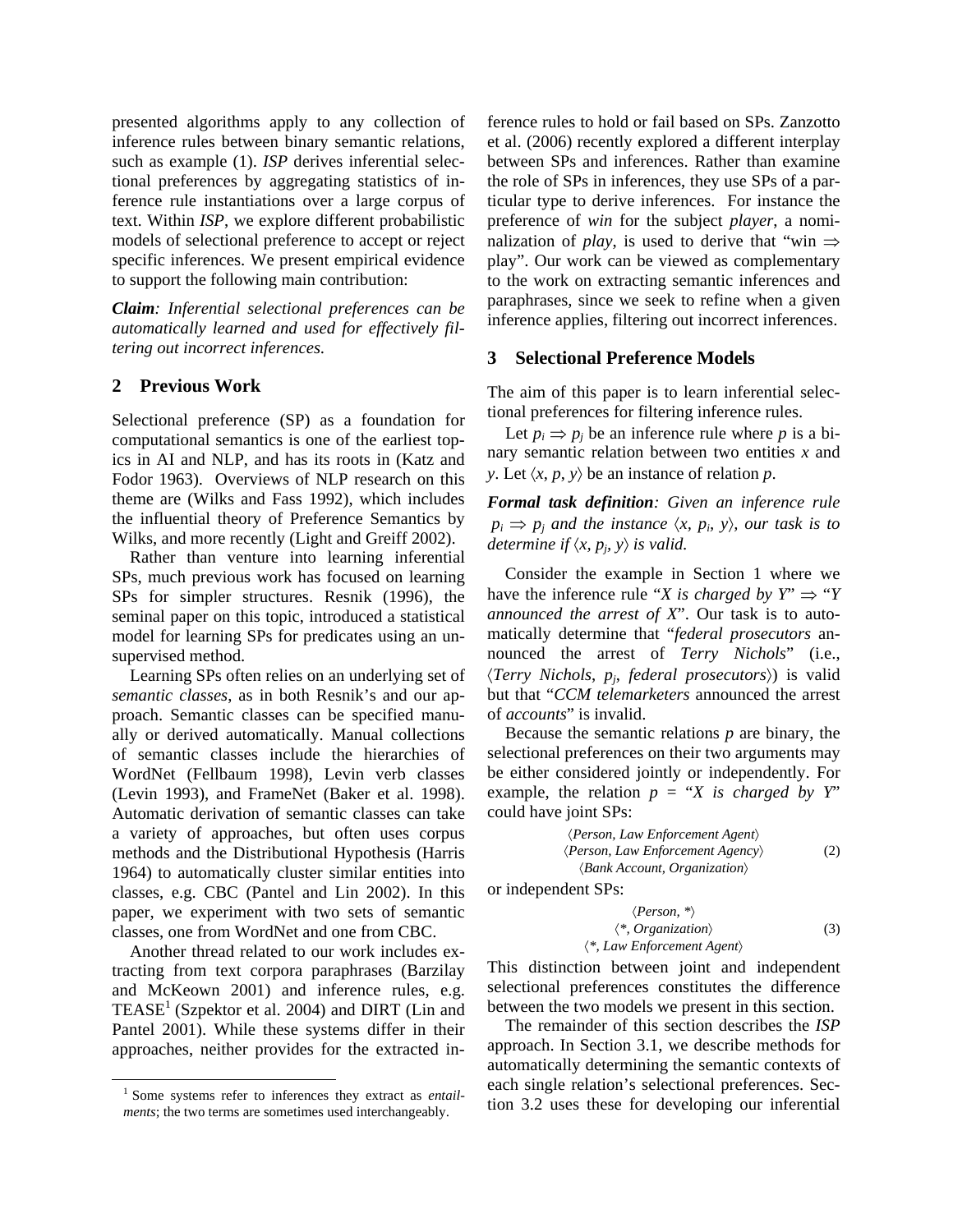selectional preference models. Finally, we propose inference filtering algorithms in Section 3.3.

#### **3.1 Relational Selectional Preferences**

Resnik (1996) defined the selectional preferences of a predicate as the semantic classes of the words that appear as its arguments. Similarly, we define the *relational selectional preferences* of a binary semantic relation  $p_i$  as the semantic classes  $C(x)$  of the words that can be instantiated for *x* and as the semantic classes  $C(y)$  of the words that can be instantiated for *y*.

The semantic classes  $C(x)$  and  $C(y)$  can be obtained from a conceptual taxonomy as proposed in (Resnik 1996), such as WordNet, or from the classes extracted from a word clustering algorithm such as CBC (Pantel and Lin 2002). For example, given the relation "*X is charged by Y*", its relational selection preferences from WordNet could be {*social\_group, organism, state…*} for *X* and {*authority, state, section…*} for *Y*.

Below we propose joint and independent models, based on a corpus analysis, for automatically determining relational selectional preferences.

#### **Model 1: Joint Relational Model (JRM)**

Our joint model uses a corpus analysis to learn SPs for binary semantic relations by considering their arguments jointly, as in example (2).

Given a large corpus of English text, we first find the occurrences of each semantic relation *p*. For each instance  $\langle x, p, y \rangle$ , we retrieve the sets  $C(x)$ and *C*(*y*) of the semantic classes that *x* and *y* belong to and accumulate the frequencies of the triples  $\langle c(x), p, c(y) \rangle$ , where  $c(x) \in C(x)$  and  $c(y) \in C(y)^2$ .

Each triple  $\langle c(x), p, c(y) \rangle$  is a candidate selectional preference for *p*. Candidates can be incorrect when: *a*) they were generated from the incorrect sense of a polysemous word; or *b*) *p* does not hold for the other words in the semantic class.

Intuitively, we have more confidence in a particular candidate if its semantic classes are closely associated given the relation *p*. Pointwise mutual information (Cover and Thomas 1991) is a commonly used metric for measuring this association strength between two events  $e_1$  and  $e_2$ :

$$
pmi(e_1; e_2) = \log \frac{P(e_1, e_2)}{P(e_1)P(e_2)}\tag{3.1}
$$

We define our ranking function as the strength of association between two semantic classes,  $c_x$  and  $c_y^3$ , given the relation *p*:

$$
pmi(c_x|p; c_y|p) = \log \frac{P(c_x, c_y|p)}{P(c_x|p)P(c_y|p)}
$$
(3.2)

Let  $|c_x, p, c_y|$  denote the frequency of observing the instance  $\langle c(x), p, c(y) \rangle$ . We estimate the probabilities of Equation 3.2 using maximum likelihood estimates over our corpus:

$$
P(c_x|p) = \frac{|c_x, p, *|}{|*, p, *|} \qquad P(c_y|p) = \frac{|*, p, c_y|}{|*, p, *|} \qquad P(c_x, c_y|p) = \frac{|c_x, p, c_y|}{|*, p, *|} \qquad (3.3)
$$

Similarly to (Resnik 1996), we estimate the above frequencies using:

$$
|c_x, p,*| = \sum_{w \in c_x} \frac{|w, p,*|}{|C(w)|} \ |*, p, c_y| = \sum_{w \in c_y} \frac{|*, p, w|}{|C(w)|} \ |c_x, p, c_y| = \sum_{w_i \in c_x, w_2 \in c_y} \frac{|w_i, p, w_2|}{|C(w_i)| \times |C(w_2)|}
$$

where  $|x, p, y|$  denotes the frequency of observing the instance  $\langle x, p, y \rangle$  and  $|C(w)|$  denotes the number of classes to which word *w* belongs.  $|C(w)|$  distributes *w*'s mass equally to all of its senses *cw*.

# **Model 2**: **Independent Relational Model (IRM)**

Because of sparse data, our joint model can miss some correct selectional preference pairs. For example, given the relation

#### *Y announced the arrest of X*

we may find occurrences from our corpus of the particular class "*Money Handler*" for *X* and "*Lawyer*" for *Y*, however we may never see both of these classes co-occurring even though they would form a valid relational selectional preference.

To alleviate this problem, we propose a second model that is less strict by considering the arguments of the binary semantic relations independently, as in example (3).

Similarly to JRM, we extract each instance  $\langle x, p, y \rangle$  of each semantic relation *p* and retrieve the set of semantic classes  $C(x)$  and  $C(y)$  that *x* and *y* belong to, accumulating the frequencies of the triples  $\langle c(x), p, * \rangle$  and  $\langle *, p, c(y) \rangle$ , where  $c(x) \in C(x)$  and  $c(y) \in C(y)$ .

All tuples  $\langle c(x), p, * \rangle$  and  $\langle *, p, c(y) \rangle$  are candidate selectional preferences for *p*. We rank candidates by the probability of the semantic class given the relation *p*, according to Equations 3.3.

 $\frac{1}{2}$  In this paper, the semantic classes  $C(x)$  and  $C(y)$  are extracted from WordNet and CBC (described in Section 4.2).

 $3 c_x$  and  $c_y$  are shorthand for  $c(x)$  and  $c(y)$  in our equations.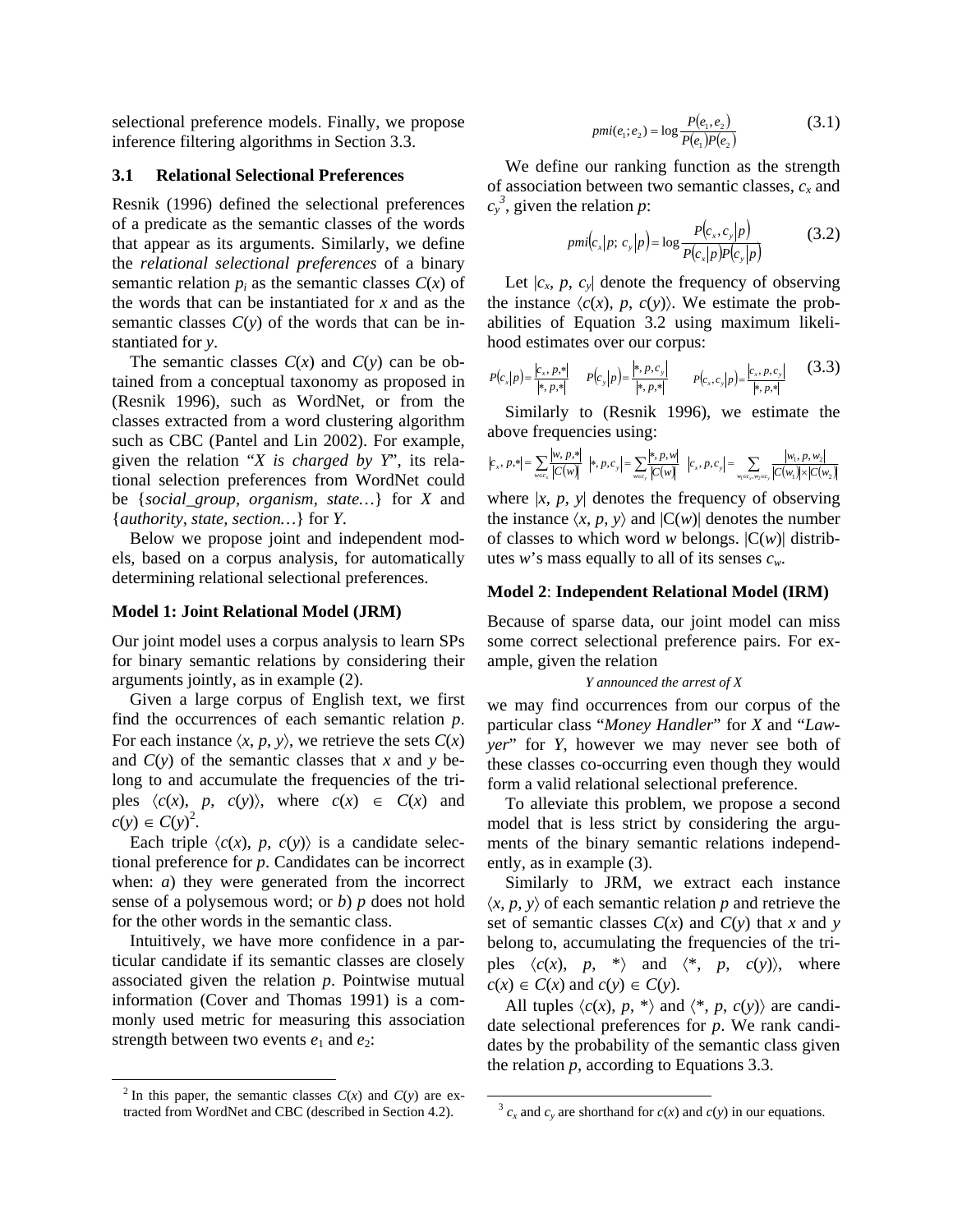# **3.2 Inferential Selectional Preferences**

Whereas in Section 3.1 we learned selectional preferences for the arguments of a relation *p*, in this section we learn selectional preferences for the arguments of an inference rule  $p_i \Rightarrow p_j$ .

#### **Model 1**: **Joint Inferential Model (JIM)**

Given an inference rule  $p_i \Rightarrow p_j$ , our joint model defines the set of inferential SPs as the intersection of the relational SPs for  $p_i$  and  $p_j$ , as defined in the Joint Relational Model (JRM). For example, suppose relation  $p_i = "X$  is *charged by Y*" gives the following SP scores under the JRM:

> $\langle Person, p_i, Law\,Information\,Agent\rangle = 1.45$  $\langle Person, p_i, Law\,Information\,A\,genc\rangle = 1.21$  $\langle Bank Account, p_i, Organization \rangle = 0.97$

and that  $p_i = "Y$  *announced the arrest of X*" gives the following SP scores under the JRM:

> $\langle Law\,Enforcement\,Agent, p_i, Person \rangle = 2.01$  $\langle Reporter, p_j, Person \rangle = 1.98$  $\langle Law\,Enforcement\ Agency, p_i\, Person \rangle = 1.61$

The intersection of the two sets of SPs forms the candidate inferential SPs for the inference  $p_i \Rightarrow p_j$ .

> 〈*Law Enforcement Agent, Person*〉 〈*Law Enforcement Agency, Person*〉

We rank the candidate inferential SPs according to three ways to combine their relational SP scores, using the *minimum*, *maximum*, and *average* of the SPs. For example, for 〈*Law Enforcement Agent, Person*〉, the respective scores would be 1.45, 2.01, and 1.73. These different ranking strategies produced nearly identical results in our experiments, as discussed in Section 5.

#### **Model 2**: **Independent Inferential Model (IIM)**

Our independent model is the same as the joint model above except that it computes candidate inferential SPs using the Independent Relational Model (IRM) instead of the JRM. Consider the same example relations  $p_i$  and  $p_j$  from the joint model and suppose that the IRM gives the following relational SP scores for *pi*:

> $\langle Law\,Enforcement\,Agent, p_i, *\rangle = 3.43$  $\langle * , p_i, Person \rangle = 2.17$  $\langle * , p_i$ , *Organization* $\rangle = 1.24$

and the following relational SP scores for *pj*:

$$
\langle *, p_j, Person \rangle = 2.87
$$
  

$$
\langle Law\,Information \,Agent, p_j, * \rangle = 1.92
$$
  

$$
\langle Reporter, p_j, * \rangle = 0.89
$$

The intersection of the two sets of SPs forms the candidate inferential SPs for the inference  $p_i \Rightarrow p_j$ :

> 〈*Law Enforcement Agent, \**〉 〈*\*, Person*〉

We use the same *minimum*, *maximum*, and *average* ranking strategies as in JIM.

### **3.3 Filtering Inferences**

Given an inference rule  $p_i \Rightarrow p_j$  and the instance  $\langle x, p_i, y \rangle$ , the system's task is to determine whether  $\langle x, p_i, y \rangle$  is valid. Let  $C(w)$  be the set of semantic classes  $c(w)$  to which word  $w$  belongs. Below we present three filtering algorithms which range from the least to the most permissive:

- **ISP.JIM**, accepts the inference  $\langle x, p_i, y \rangle$  if the inferential SP  $\langle c(x), p_j, c(y) \rangle$  was admitted by the Joint Inferential Model for some  $c(x) \in C(x)$  and  $c(y) \in C(y)$ .
- **ISP.IIM.** $\wedge$ , accepts the inference  $\langle x, p_j, y \rangle$  if the inferential SPs  $\langle c(x), p_i, * \rangle$  AND  $\langle *, p_i, c(y) \rangle$  were admitted by the Independent Inferential Model for some  $c(x) \in C(x)$  and  $c(y) \in C(y)$ .
- **ISP.IIM.** $\vee$ , accepts the inference  $\langle x, p_i, y \rangle$  if the inferential SP  $\langle c(x), p_j, * \rangle$  OR  $\langle *, p_j, c(y) \rangle$  was admitted by the Independent Inferential Model for some  $c(x) \in C(x)$  and  $c(y) \in C(y)$ .

Since both JIM and IIM use a ranking score in their inferential SPs, each filtering algorithm can be tuned to be more or less strict by setting an acceptance threshold on the ranking scores or by selecting only the top  $\tau$  percent highest ranking SPs. In our experiments, reported in Section 5, we tested each model using various values of  $\tau$ .

### **4 Experimental Methodology**

This section describes the methodology for testing our claim that inferential selectional preferences can be learned to filter incorrect inferences.

Given a collection of inference rules of the form  $p_i \Rightarrow p_j$ , our task is to determine whether a particular instance  $\langle x, p_i, y \rangle$  holds given that  $\langle x, p_i, y \rangle$ holds<sup>4</sup>. In the next sections, we describe our collection of inference rules, the semantic classes used for forming selectional preferences, and evaluation criteria for measuring the filtering quality.

 <sup>4</sup> Recall that the inference rules we consider in this paper are not necessary strict logical inference rules, but plausible inference rules; see Section 3.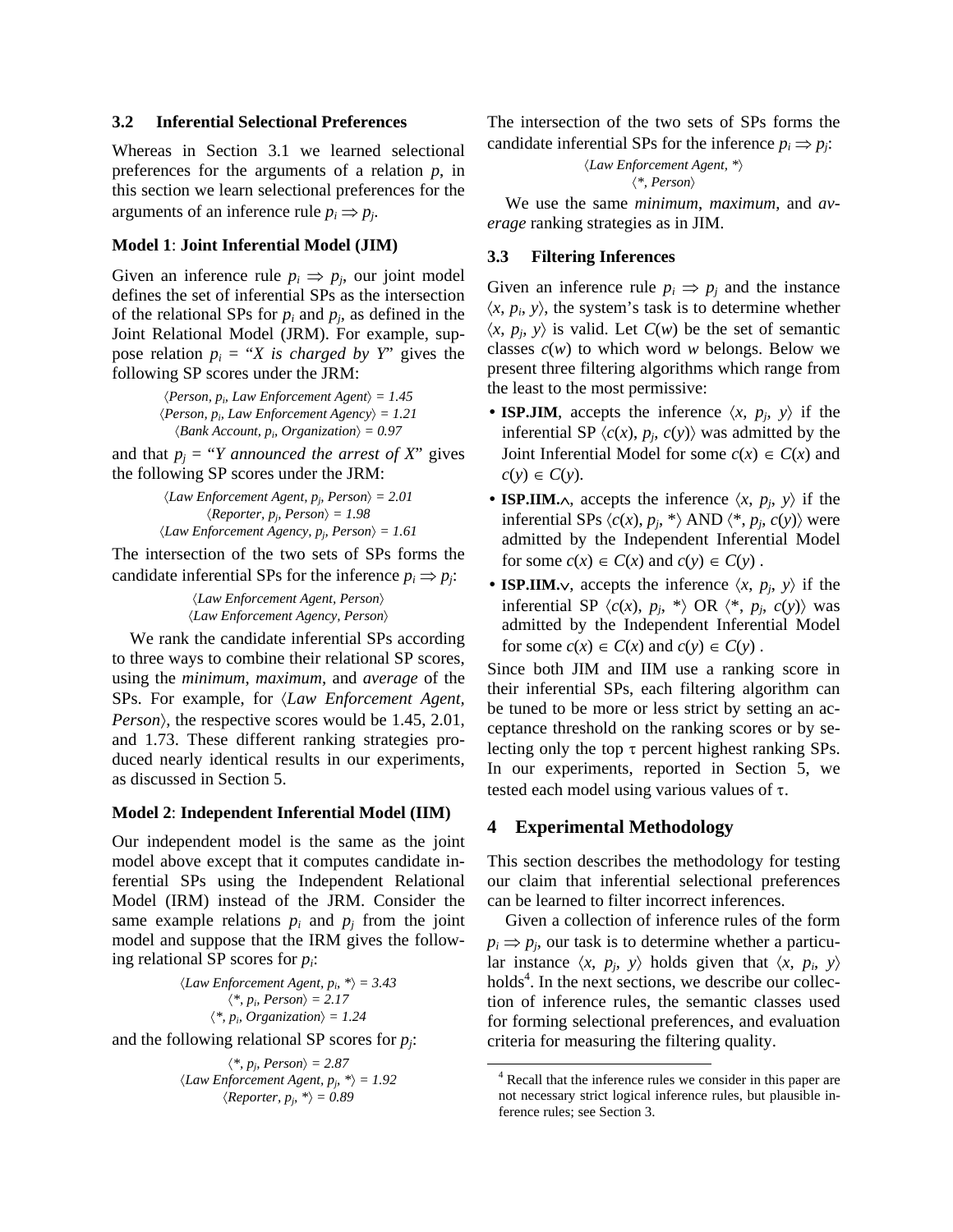#### **4.1 Inference Rules**

Our models for learning inferential selectional preferences can be applied to any collection of inference rules between binary semantic relations. In this paper, we focus on the inference rules contained in the DIRT resource (Lin and Pantel 2001). DIRT consists of over 12 million rules which were extracted from a 1GB newspaper corpus (San Jose Mercury, Wall Street Journal and AP Newswire from the TREC-9 collection). For example, here are DIRT's top 3 inference rules for "*X solves Y*":

"*Y is solved by X*", "*X resolves Y*", "*X finds a solution to Y*"

### **4.2 Semantic Classes**

The choice of semantic classes is of great importance for selectional preference. One important aspect is the granularity of the classes. Too general a class will provide no discriminatory power while too fine-grained a class will offer little generalization and apply in only extremely few cases.

The absence of an attested high-quality set of semantic classes for this task makes discovering preferences difficult. Since many of the criteria for developing such a set are not even known, we decided to experiment with two very different sets of semantic classes, in the hope that in addition to learning semantic preferences, we might also uncover some clues for the eventual decisions about what makes good semantic classes in general.

Our first set of semantic classes was directly extracted from the output of the CBC clustering algorithm (Pantel and Lin 2002). We applied CBC to the TREC-9 and TREC-2002 (Aquaint) newswire collections consisting of over 600 million words. CBC generated 1628 noun concepts and these were used as our semantic classes for SPs.

Secondly, we extracted semantic classes from WordNet 2.1 (Fellbaum 1998). In the absence of any externally motivated distinguishing features (for example, the Basic Level categories from Prototype Theory, developed by Eleanor Rosch (1978)), we used the simple but effective method of manually truncating the noun synset hierarchy<sup>5</sup> and considering all synsets below each cut point as part of the semantic class at that node. To select the cut points, we inspected several different hierarchy levels and found the synsets at a depth of 4

to form the most natural semantic classes. Since the noun hierarchy in WordNet has an average depth of 12, our truncation created a set of concepts considerably coarser-grained than WordNet itself. The cut produced 1287 semantic classes, a number similar to the classes in CBC. To properly test WordNet as a source of semantic classes for our selectional preferences, we would need to experiment with different extraction algorithms.

#### **4.3 Evaluation Criteria**

The goal of the filtering task is to minimize false positives (incorrectly accepted inferences) and false negatives (incorrectly rejected inferences). A standard methodology for evaluating such tasks is to compare system filtering results with a gold standard using a confusion matrix. A confusion matrix captures the filtering performance on both correct and incorrect inferences:

|               | <b>GOLD STANDARD</b> |    |  |
|---------------|----------------------|----|--|
|               |                      |    |  |
| <b>NELISA</b> |                      | B  |  |
|               |                      | ٠, |  |

where *A* represents the number of correct instances correctly identified by the system, *D* represents the number of incorrect instances correctly identified by the system, *B* represents the number of false positives and *C* represents the number of false negatives. To compare systems, three key measures are used to summarize confusion matrices:

- *Sensitivity*, defined as  $\frac{A}{A+C}$ , captures a filter's probability of accepting correct inferences;
- *Specificity*, defined as  $\frac{D}{B+D}$ , captures a filter's probability of rejecting incorrect inferences;
- *Accuracy*, defined as  $\frac{A+D}{A+B+C+D}$ , captures the probability of a filter being correct.

# **5 Experimental Results**

In this section, we provide empirical evidence to support the main claim of this paper.

Given a collection of DIRT inference rules of the form  $p_i \Rightarrow p_j$ , our experiments, using the methodology of Section 4, evaluate the capability of our *ISP* models for determining if  $\langle x, p_j, y \rangle$  holds given that  $\langle x, p_i, y \rangle$  holds.

 <sup>5</sup> Only nouns are considered since DIRT semantic relations connect only nouns.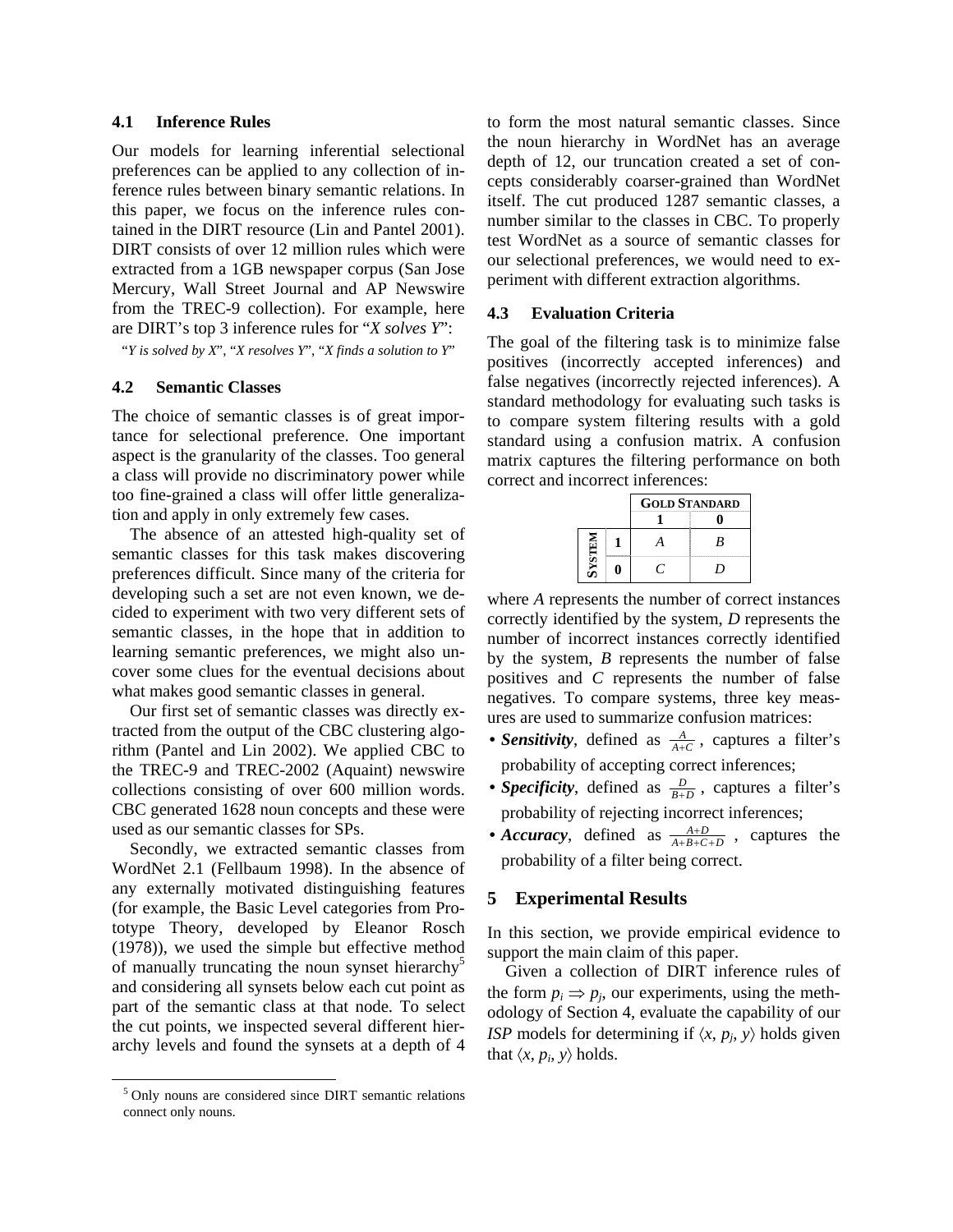| the TEDT bet the reported by bients were belected bubed on the ricem acy enterion on the BET bett |                   |                                  |            |                    |                    |                              |  |  |
|---------------------------------------------------------------------------------------------------|-------------------|----------------------------------|------------|--------------------|--------------------|------------------------------|--|--|
| <b>SYSTEM</b>                                                                                     |                   | PARAMETERS SELECTED FROM DEV SET |            | <b>SENSITIVITY</b> | <b>SPECIFICITY</b> | <b>ACCURACY</b>              |  |  |
|                                                                                                   |                   | <b>RANKING STRATEGY</b>          | $\tau$ (%) | $(95\%$ CONF)      | $(95\%$ CONF)      | $(95\%$ CONF)                |  |  |
| B0                                                                                                |                   |                                  | -          | $0.00 \pm 0.00$    | $1.00 \pm 0.00$    | $0.50 \pm 0.04$              |  |  |
| B1                                                                                                |                   |                                  |            | $1.00 \pm 0.00$    | $0.00 \pm 0.00$    | $0.49 \pm 0.04$              |  |  |
| Random                                                                                            |                   |                                  |            | $0.50 \pm 0.06$    | $0.47 \pm 0.07$    | $0.50 \pm 0.04$              |  |  |
| CBC                                                                                               | <b>ISP.JIM</b>    | maximum                          | 100        | $0.17 \pm 0.04$    | $0.88 \pm 0.04$    | $0.53 \pm 0.04$              |  |  |
|                                                                                                   | ISP.IIM. $\wedge$ | maximum                          | 100        | $0.24 \pm 0.05$    | $0.84 \pm 0.04$    | $0.54 \pm 0.04$              |  |  |
|                                                                                                   | $ISP. II M. \vee$ | maximum                          | 90         | $0.73 \pm 0.05$    | $0.45 \pm 0.06$    | $0.59 \pm 0.04$ <sup>†</sup> |  |  |
| WordNet                                                                                           | ISP.JIM           | minimum                          | 40         | $0.20 \pm 0.06$    | $0.75 \pm 0.06$    | $0.47 \pm 0.04$              |  |  |
|                                                                                                   | ISP.IIM. $\wedge$ | minimum                          | 10         | $0.33\pm0.07$      | $0.77 \pm 0.06$    | $0.55 \pm 0.04$              |  |  |
|                                                                                                   | $ISP.IIM.\vee$    | minimum                          | 20         | $0.87 \pm 0.04$    | $0.17 \pm 0.05$    | $0.51 \pm 0.05$              |  |  |

**Table 1.** Filtering quality of best performing systems according to the evaluation criteria defined in Section 4.3 on the TEST set – the reported systems were selected based on the *Accuracy* criterion on the DEV set.

† Indicates statistically significant results (with 95% confidence) when compared with all baseline systems using pairwise *t*-test.

# **5.1 Experimental Setup**

#### **Model Implementation**

For each filtering algorithm in Section 3.3, ISP.JIM, ISP.IIM.∧, and ISP.IIM.∨, we trained their probabilistic models using corpus statistics extracted from the 1999 AP newswire collection (part of the TREC-2002 Aquaint collection) consisting of approximately 31 million words. We used the Minipar parser (Lin 1993) to match DIRT patterns in the text. This permits exact matches since DIRT inference rules are built from Minipar parse trees.

For each system, we experimented with the different ways of combining relational SP scores: *minimum*, *maximum*, and *average* (see Section 3.2). Also, we experimented with various values for the τ parameter described in Section 3.3.

# **Gold Standard Construction**

In order to compute the confusion matrices described in Section 4.3, we must first construct a representative set of inferences and manually annotate them as correct or incorrect.

We randomly selected 100 inference rules of the form  $p_i \Rightarrow p_j$  from DIRT. For each pattern  $p_i$ , we then extracted its instances from the Aquaint 1999 AP newswire collection (approximately 22 million words), and randomly selected 10 distinct instances, resulting in a total of 1000 instances. For each instance of *pi*, applying DIRT's inference rule would assert the instance  $\langle x, p_i, y \rangle$ . Our evaluation tests how well our models can filter these so that only correct inferences are made.

To form the gold standard, two human judges were asked to tag each instance  $\langle x, p_i, y \rangle$  as correct or incorrect. For example, given a randomly selected inference rule "*X* is charged by  $Y \Rightarrow Y$  an*nounced the arrest of X*" and the instance "*Terry Nichols was charged by federal prosecutors*", the judges must determine if the instance 〈*federal prosecutors*, *Y announced the arrest of X*, *Terry Nichols*〉 is correct. The judges were asked to consider the following two criteria for their decision:

•  $\langle x, p_i, y \rangle$  is a semantically meaningful instance;

• The inference  $p_i \Rightarrow p_j$  holds for this instance.

Judges found that annotation decisions can range from trivial to difficult. The differences often were in the instances for which one of the judges fails to see the right context under which the inference could hold. To minimize disagreements, the judges went through an extensive round of training.

To that end, the 1000 instances  $\langle x, p_i, y \rangle$  were split into DEV and TEST sets, 500 in each. The two judges trained themselves by annotating DEV together. The TEST set was then annotated separately to verify the inter-annotator agreement and to verify whether the task is well-defined. The kappa statistic (Siegel and Castellan Jr. 1988) was  $\kappa = 0.72$ . For the 70 disagreements between the judges, a third judge acted as an adjudicator.

# **Baselines**

We compare our *ISP* algorithms to the following baselines:

- **B0**: Rejects all inferences;
- **B1**: Accepts all inferences;
- *Rand*: Randomly accepts or rejects inferences.

One alternative to our approach is admit instances on the Web using literal search queries. We investigated this technique but discarded it due to subtle yet critical issues with pattern canonicalization that resulted in rejecting nearly all inferences. However, we are investigating other ways of using Web corpora for this task.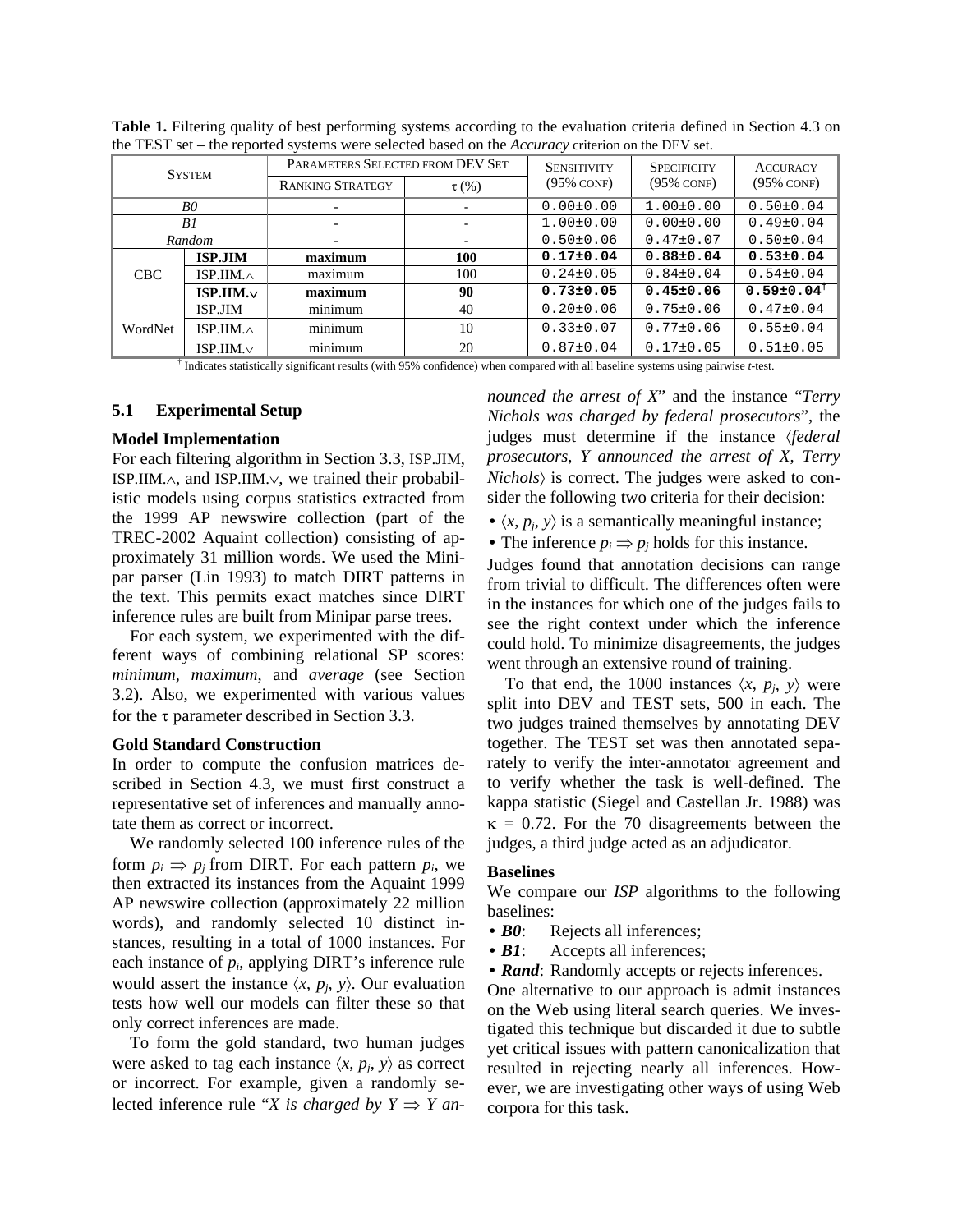| a) |   | <b>GOLD STANDARD</b> |     | b) | <b>GOLD STANDARD</b> |     |
|----|---|----------------------|-----|----|----------------------|-----|
|    |   |                      |     |    |                      |     |
|    |   | 184                  | 139 | i۷ | 1つ                   | 28  |
|    | 3 | 53                   | 14  |    | 205                  | つつち |

**Figure 1.** Confusion matrices for *a*) ISP.IIM.∨ – best *Accuracy*; and *b*) ISP.JIM – best *90%-Specificity*.

# **5.2 Filtering Quality**

For each *ISP* algorithm and parameter combination, we constructed a confusion matrix on the development set and computed the system sensitivity, specificity and accuracy as described in Section 4.3. This resulted in 180 experiments on the development set. For each *ISP* algorithm and semantic class source, we selected the best parameter combinations according to the following criteria:

- *Accuracy*: This system has the best overall ability to correctly accept and reject inferences.
- *90%-Specificity*: Several formal semantics and textual entailment researchers have commented that inference rule collections like DIRT are difficult to use due to low precision. Many have asked for filtered versions that remove incorrect inferences even at the cost of removing correct inferences. In response, we show results for the system achieving the best sensitivity while maintaining at least 90% specificity on the DEV set.

We evaluated the selected systems on the TEST set. Table 1 summarizes the quality of the systems selected according to the *Accuracy* criterion. The best performing system, ISP.IIM.∨, performed statistically significantly better than all three baselines. The best system according to the *90%- Specificity* criteria was ISP.JIM, which coincidentally has the highest accuracy for that model as shown in Table  $1<sup>6</sup>$ . This result is very promising for researchers that require highly accurate inference rules since they can use ISP.JIM and expect to recall 17% of the correct inferences by only accepting false positives 12% of the time.

# **Performance and Error Analysis**

Figures 1a) and 1b) present the full confusion matrices for the most accurate and highly specific systems, with both systems selected on the DEV set. The most accurate system was ISP.IIM.∨, which is the most permissive of the algorithms. This sug-



**Figure 2.** ROC curves for our systems on TEST.

gests that a larger corpus for learning SPs may be needed to support stronger performance on the more restrictive methods. The system in Figure 1b), selected for maximizing sensitivity while maintaining high specificity, was 70% correct in predicting correct inferences.

Figure 2 illustrates the ROC curve for all our systems and parameter combinations on the TEST set. ROC curves plot the true positive rate against the false positive rate. The near-diagonal line plots the three baseline systems.

Several trends can be observed from this figure. First, systems using the semantic classes from WordNet tend to perform less well than systems using CBC classes. As discussed in Section 4.2, we used a very simplistic extraction of semantic classes from WordNet. The results in Figure 2 serve as a lower bound on what could be achieved with a better extraction from WordNet. Upon inspection of instances that WordNet got incorrect but CBC got correct, it seemed that CBC had a much higher lexical coverage than WordNet. For example, several of the instances contained proper names as either the *X* or *Y* argument (WordNet has poor proper name coverage). When an argument is not covered by any class, the inference is rejected.

Figure 2 also illustrates how our three different *ISP* algorithms behave. The strictest filters, ISP.JIM and ISP.IIM.∧, have the poorest overall performance but, as expected, have a generally very low rate of false positives. ISP.IIM.∨, which is a much more permissive filter because it does not require

 <sup>6</sup> The reported sensitivity of *ISP.Joint* in Table 1 is below 90%, however it achieved 90.7% on the DEV set.